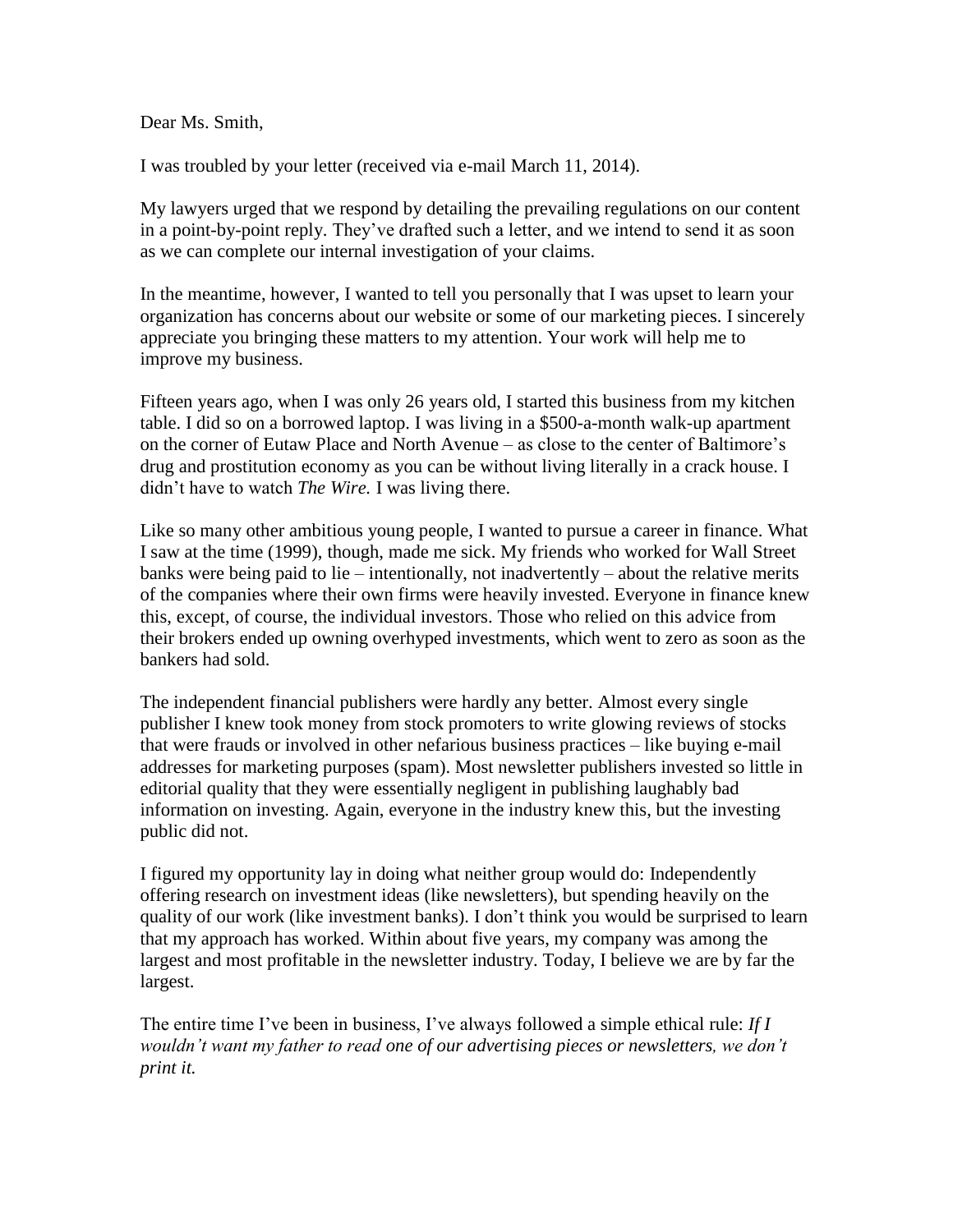This approach has led us to seek long-term relationships with our subscribers. Today, we have the largest number of subscribers in our industry who've signed up *forever.* Rather than relying on our marketing efforts to earn our renewal income – you should know that renewal income is the lifeblood of just about every publishing concern – many of our subscribers (tens of thousands) pay a large one-time fee and then receive all of our products for a low annual fee for as long as they want them.

Keep in mind… these lifetime subscriptions, along with every other subscription we sell, comes with a *money-back guarantee.*

Thus, our goal as a business isn't to fool (or mislead) anyone. Our goal is to showcase the quality of our editorial work and create a passionate interest in our business. That interest must be rewarded by high-quality and *valuable* editorial ideas, presented in a way that's enjoyable to read.

We believe our greatest competitive advantage is the *quality* of our writing, the *integrity* of our business, and the *ability* of our analysts.

We capitalize on these advantages by doing things editorially that most other investment advisors and other newsletter publishers can't do.

For example, each year we publish a "Report Card" that showcases all of our recommended investment returns (nothing left out) over various periods of time, based on market cycles. And we don't merely bombard the readers with data. We give each product we publish a risk-adjusted grade. When we do poorly, we don't pull punches.

I believe in this approach so much that in 2012 I gave the newsletter that I write personally an "F." My results were not that bad, but I badly botched the timing on two different important trends. Our subscribers deserved much better from me. No sense trying to hide that fact.

In short… we live in a glass house. We have archives showing subscribers every issue of every newsletter we publish. We have track records on the back page of almost everything we write. And we perform thorough and complete annual reviews of our performance. To my knowledge, no other financial publisher (or investment house) stresses accountability and transparency the way my firm does.

The simple fact is, if we don't match the promises of our marketing with the quality of our editorial or if we even inadvertently mislead anyone, we lose money.

If we disappoint our customers for any reason, they can demand refunds. And we can lose a substantial amount of money – far more than they've paid us, in fact.

After all, we've lost the sale. And we've lost the money we spent to get the sale, process the order, process the refund, and cover all of the overhead spent to maintain business for that period. We've also lost something far more important – our ability to renew this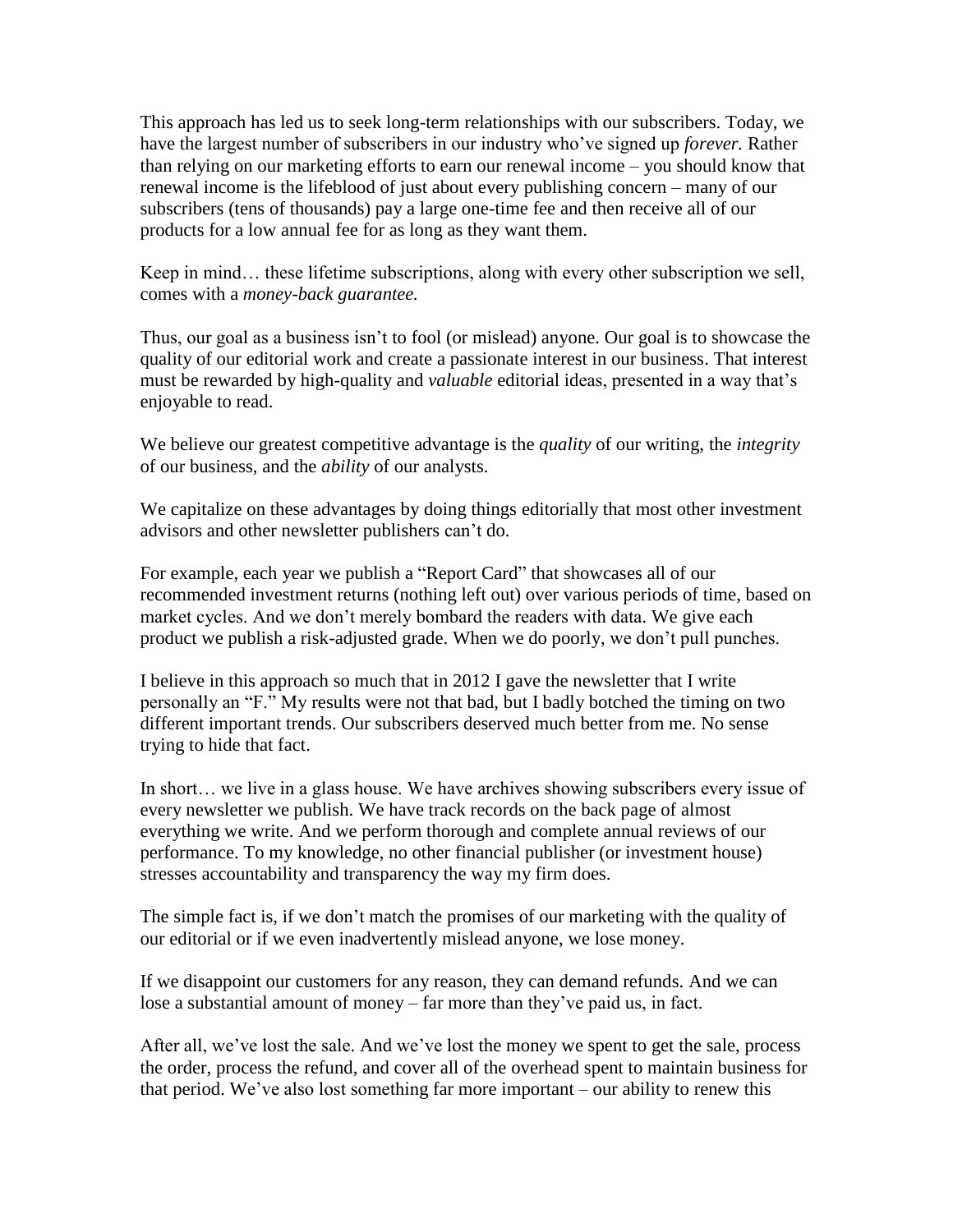customer or have him (or her) choose to become a lifetime subscriber, which is the true heart of my company's economic engine.

The market-based disincentives to using misleading advertising are poorly understood by nearly everyone outside my company. You and others may find our marketing *hyperbolic, implausible,* or even, *misleading.* But… if these views were widely shared by our audience, my company would quickly go bankrupt.

Warren Buffett's advice when confronting a serious problem in business that may harm his company's reputation is to always do four things:

- 1. Learn everything about what the problem is and how it happened.
- 2. Get that information out to all concerned groups: customers, employees, business partners, shareholders, and the press.
- 3. Fix the problem.
- 4. Sin no more.

Judging by your letter, it appears we may have made a few mistakes in the marketing materials on our websites. That's extremely frustrating for me… as I've spent a lot of time and money trying to build systems in my business to manage this content. And as I explained above, transparency and integrity are at the core of my personal beliefs and our business practices.

My lawyers want to argue that the items you list in your letter weren't material and thus shouldn't be a concern for me or you. But it is a concern to me… because it is contrary to the way I intend to do business and the way we've built this company. Furthermore, I know that when you begin to allow small mistakes, it won't be long before you've got to deal with big mistakes.

I constantly reiterate to my employees, my partners, and our subscribers that the most valuable asset my company owns is the trust of our readers. If we lose that, we've lost everything. And unless you constantly manage toward a goal, it will be forgotten.

So… in one way… I greatly appreciate your letter.

As I finish typing this note, I'm joining a conference call of our legal, marketing, and copywriting teams to address the issues you brought to my attention. I plan to follow Buffett's advice: Find out what went wrong, tell everyone about it, fix it, and sin no more.

It's hard to tell from your letters which testimonials may have been accidently duplicated, so we are auditing our entire database of testimonials. We are going to fix these problems as soon as possible and take whatever actions are necessary to make sure this doesn't happen again – including replacing staff where necessary. I will communicate the importance of this effort and make eliminating mistakes like this a top priority for my management team.